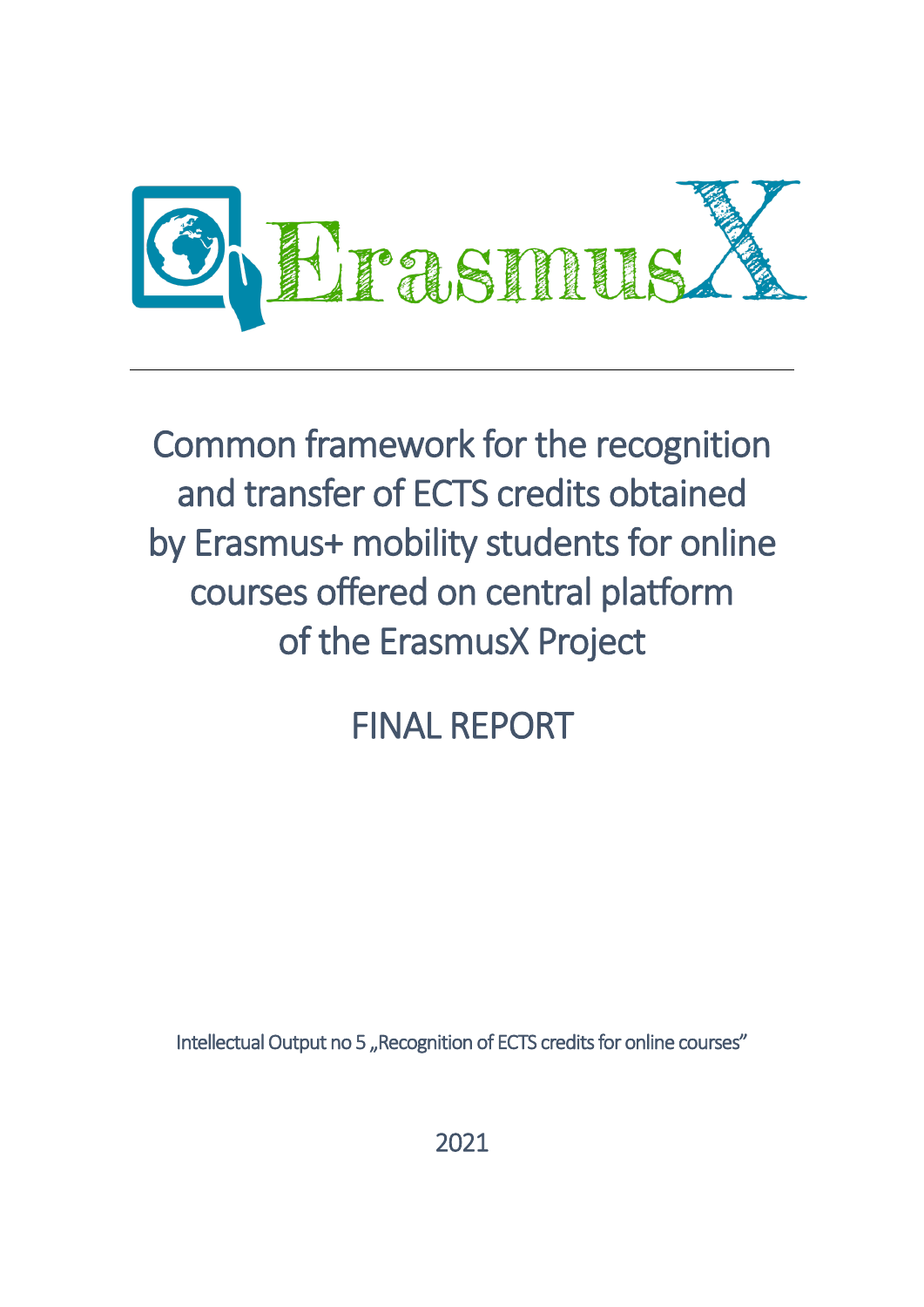

# **Content**

| 1.     | Introduction                                                                                                                       | 3              |
|--------|------------------------------------------------------------------------------------------------------------------------------------|----------------|
| 2.     | Background and methodology                                                                                                         | $\overline{2}$ |
| 2.1.   | Main aims of the Project in regard to the common framework for recognition<br>and transfer of credits                              | $\overline{2}$ |
| 2.2.   | ErasmusX e-learning courses as part of the learning mobility $-$ the scope of<br>analysis and of common framework                  | 5              |
| 2.3.   | The work plan and methodology                                                                                                      | 10             |
| 3.     | The common framework for recognition and transfer of ECTS of the online<br>courses offered in the central platform of the ErasmusX | 11             |
| 3.1.   | Recognition of the ErasmusX online course diring mobility for studies                                                              | 12             |
| 3.1.1. | Inclusion of the ErasmusX e-learning course in the Learning Agreement of the<br>student                                            | 12             |
| 3.1.2. | The method of confirmation of obtained ECTS credits for ErasmusX<br>e-learning course                                              | 14             |
| 3.1.3. | The status of the student A in University C                                                                                        | 15             |
| 3.1.4. | Multilateral agreements                                                                                                            | 16             |
| 3.2.   | Recognition of the ErasmusX online course during mobility for traineeship                                                          | 16             |
| 4      | Beyond the common framework                                                                                                        | 17             |
|        | Annex. Proposed model of the Recognition Form                                                                                      | 19             |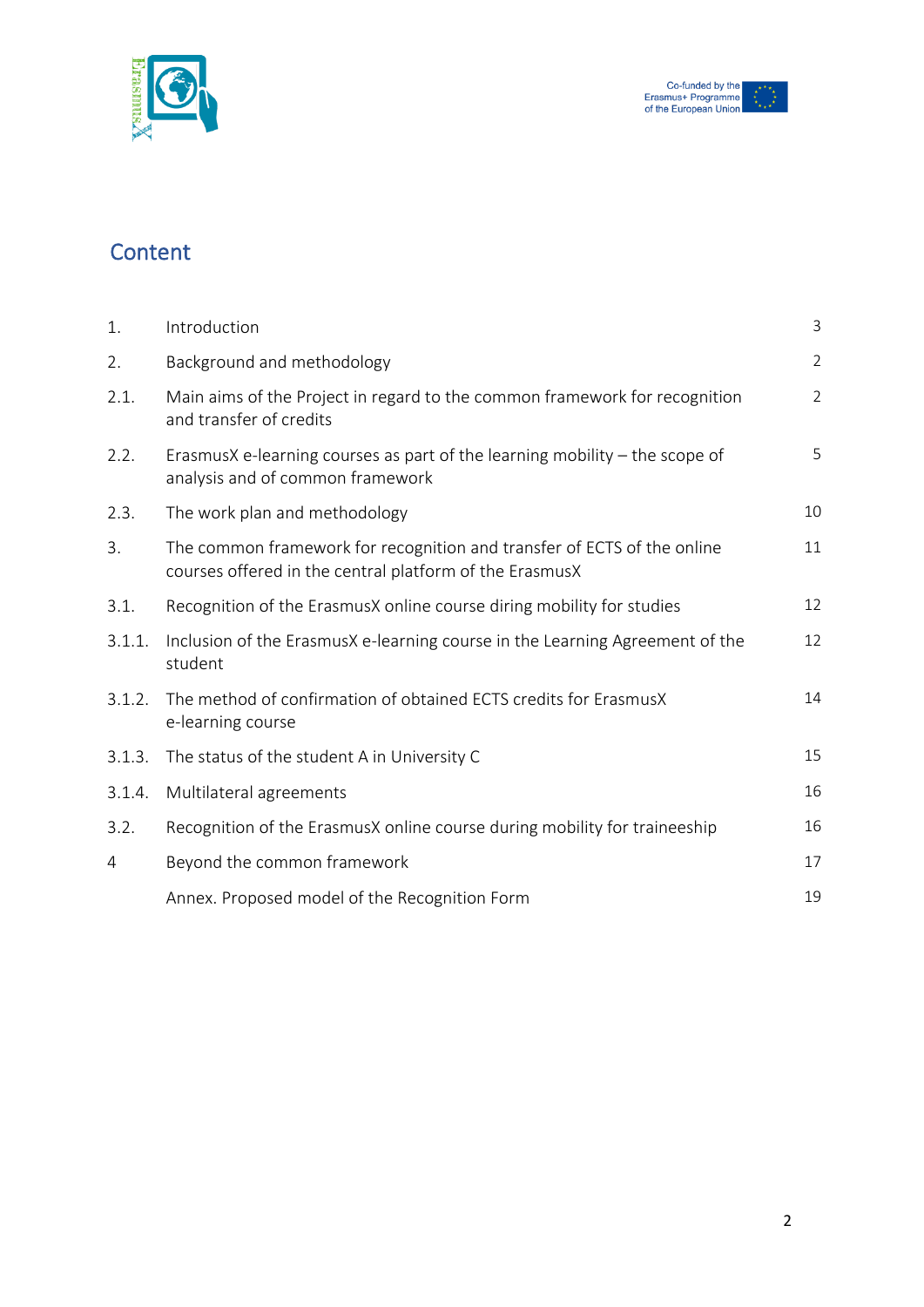



## 1 Introduction

This report presents the results of the Intellectual Output no 5 "Recognition of ECTS credits for online courses" of the Project "ErasmusX - Online Courses for Mobile Students" [Erasmus+ Strategic partnership, no. 2018-1-ES01-KA203-050886], initiated and realised by the consortium of the following institutions: University of Alcalá in Spain (coordinator), European University Foundation in Luxembourg, University of Napoli Federico II in Italy, University of Latvia and Lodz University of Technology in Poland. The IO5 was elaborated and delivered by all partners of the consortium with a leading role of the Lodz University of Technology.

The overall aim of the Project was to encourage students to take part in international exchange by offering them a wide variety of e-learning courses and completion of one (or more) of them as part of their learning mobility for studies and/or traineeship, independently of mobility destination or courses location. The Project has developed the central platform (IO1, IO2) with the catalogue of e-learning courses prepared and offered by participating Higher Education Institutions (HEIs), i.e. partner universities (IO3) for Erasmus+ mobility students. The e-learning courses concern study fields initially agreed by the consortium: Engineering, Computing, Economics, Business, Education. They are elaborated according to the commonly agreed high quality standards of teaching methodology (IO4). The central platform will be open for other universities to join the initiative.

The main assumptions and desired outcomes of the Project were planned as follows:

- e-learning courses offered by the central platform are selected by students of participating HEIs as part of their mobility programme for studies or traineeship,
- a mobility student is free to choose any course from the catalogue relevant to his or her study programme regardless of the place/destination of the mobility (except of the courses offered by his or her home university, as they cannot be considered as part of international mobility).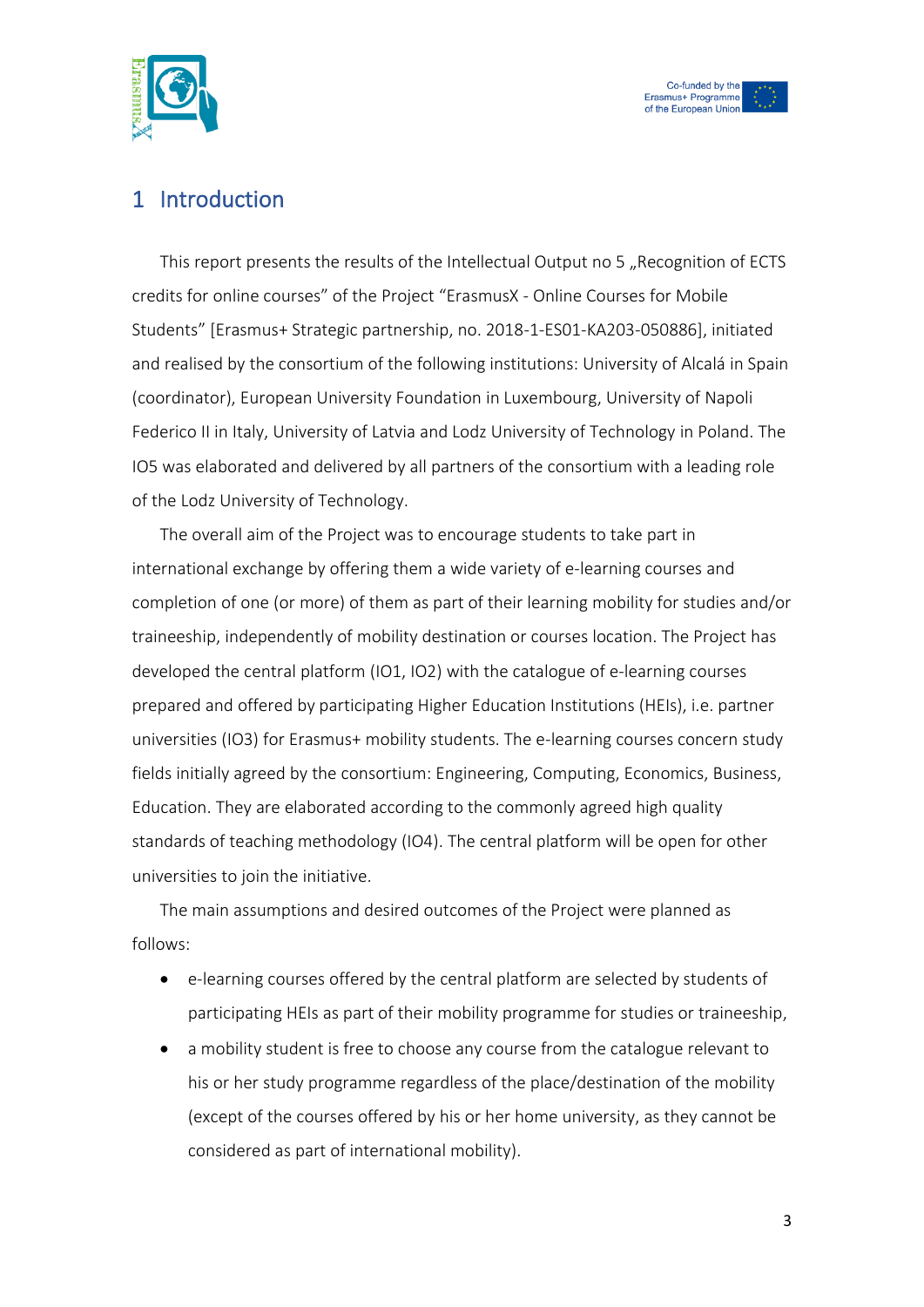



In order to achieve the Project's aims it was crucial to ensure that the online courses offered in the central platform are fully recognised and included in the final record of student's achievements. Thus, it was necessary for participating universities to elaborate and introduce the common approach and framework for the ECTS recognition and transfer (IO5) for those courses.

# 2 Background and methodology

## 2.1 Main aims of the Project in regard to the common framework for recognition and transfer of credits

Recognition of credits is a process through which an institution certifies that learning outcomes achieved by a student and assessed in another institution satisfy the requirements of one of the programmes which the first institution offers. In the context of the learning mobility, students should be assured that credits obtained in host university are transferred and recognised in their home university for the purpose of obtaining a degree. To facilitate learning mobility between HEIs the European Credit Transfer and Accumulation System (ECTS) is used in countries of the EHEA. It provides a framework of common approach, rules and documentation of credits transfer and recognition, required especially under the Erasmus+ mobility scheme. All key documents and recommendations regulating the implementation of Erasmus+ mobility schemes underline the importance of full recognition for satisfactory completed activities of mobility in terms of credits awarded and inclusion them in the final record of student's achievements [Erasmus Charter for Higher Education, The European Quality Charter for Mobility, The Erasmus Student Charter etc].

For the effective implementation of the Project's results it was necessary to:

• analyse in details the potential barriers (legal, institutional, procedural, technical etc.) which might hinder the recognition of the ECTS credits of e-learning courses offered in the ErasmusX central platform,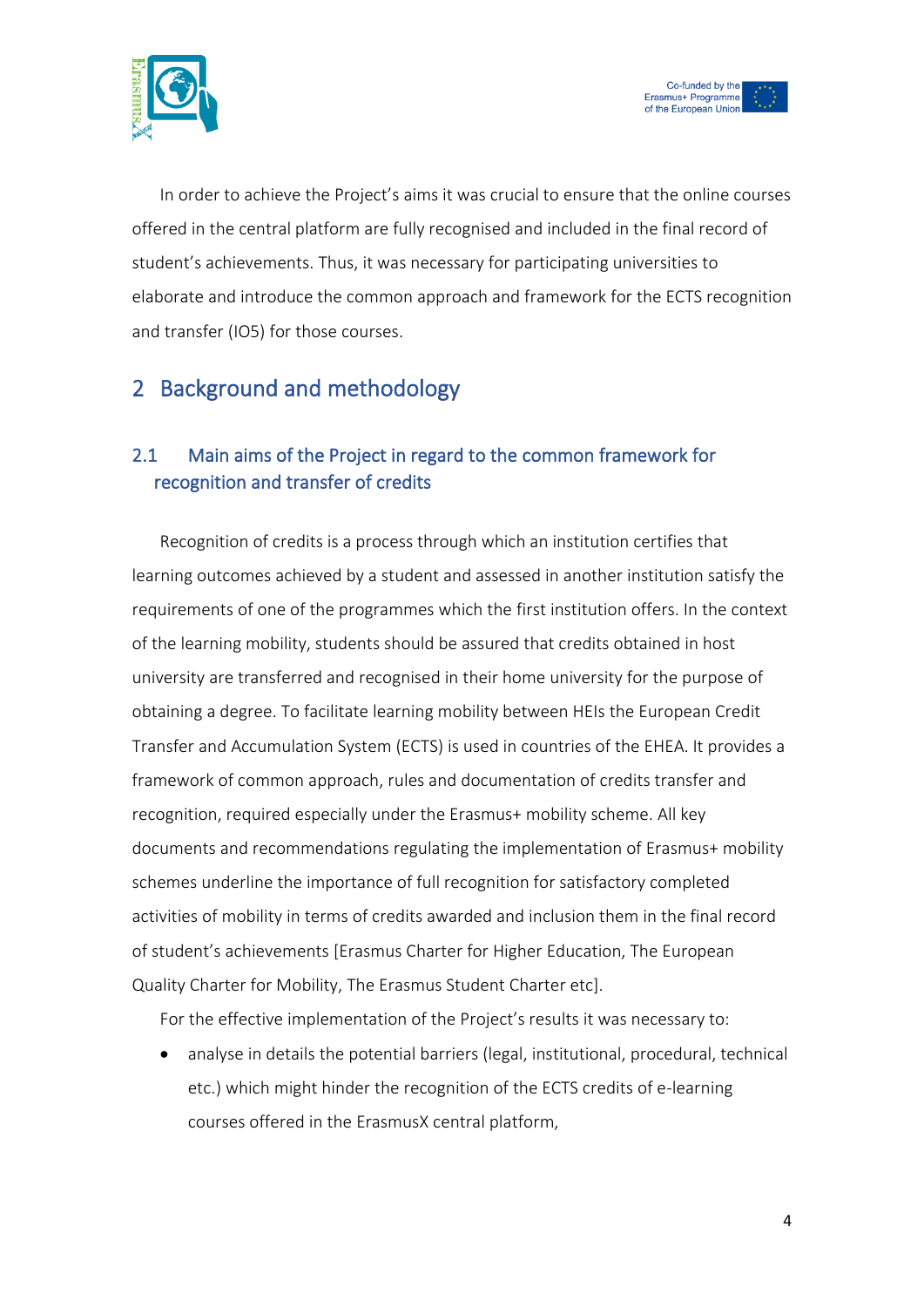



- identify those elements of the process and organisation of learning mobility of students which should be adjusted to the needs of implementation of the elearning courses offered in the central platform,
- elaborate and implement the common solutions for certification and recognition of the ECTS credits for e-learning courses offered in the central platform.

The proposed common system of the ECTS credits recognition for online ErasmusX courses should take into account:

- individual national/local regulations and requirements existing in participating HEIs,
- solutions which will encourage students to use the offer of online courses through the platform (with minimum of additional requirements and paper work on the part of students),
- solutions which will allow and encourage other universities to join the common platform,
- challenges arising from the new Erasmus programme for 2021-2027 regulations and guidelines, including new forms of mobility (blended mobility) and digitalisation of procedures and documentation,
- conditions related to the existing COVID-19 pandemic which currently influenced international mobility of students by limiting its traditional form and scale, moving learning process to online form, however, requiring synchronous modes of distance learning in many universities.

## 2.2 ErasmusX e-learning courses as part of the learning mobility – the scope of analysis and of common framework

The Project concerns the development of e-learning courses which are offered to Erasmus+ students of Project's participating universities as elements of their learning mobility programme for studies and/or during the traineeship mobility. Learning mobility is traditionally understood as involving physical mobility in which a student moves to another country for a part of a programme of study (usually one or two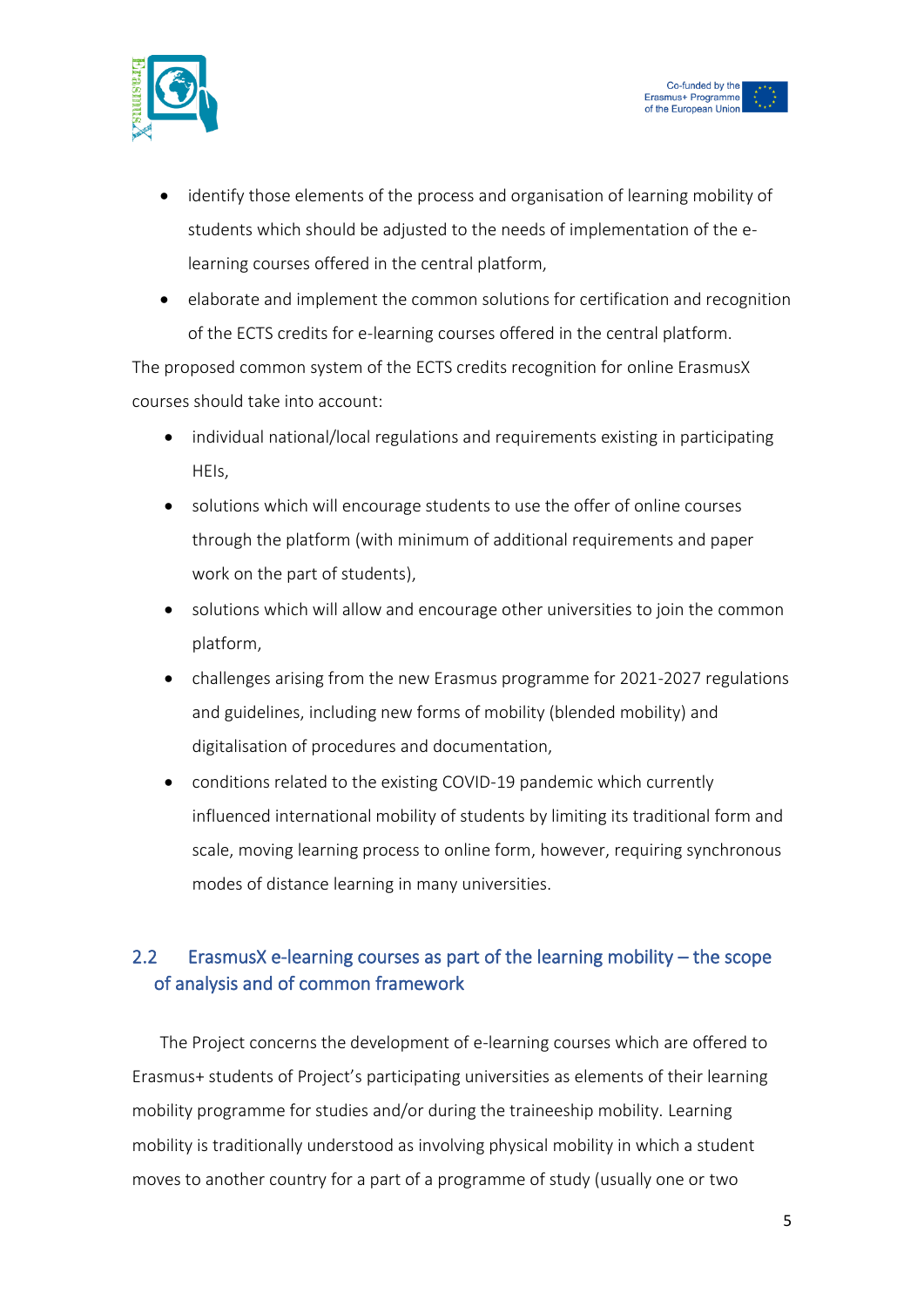



semesters) or traineeship. In case of mobility for studies, it is usually realised in the framework of organised programmes subject to agreement between sending (home) and receiving (host) university and a student (Learning Agreement for Studies - LAS). Moreover, the mobility of students (and staff) is subject to institutional agreements between HEIs. With the new generation of Erasmus programme 2021-2027 there is also possibility for students to participate in blended mobility, a combination of both, traditional and virtual forms.

The original concept of the Project assumed "traditional" form of learning mobility, when a student is moving to host university in another country for studies and/or traineeship, during which he or she enrols to one of the courses offered on central platform. However, the solutions elaborated in this Project are also valid in other forms of mobility, i.e. blended one.

Students of the HEIs participating in the Project will be able to choose any course from the central catalogue relevant to his or her study programme (the syllabuses of online courses should be available at the central platform). In the Project the following options of choosing the ErasmusX online courses in the learning mobility of students could be envisaged:

- e-learning course offered on the central platform of the Project ErasmusX chosen by a mobility student is provided by his/her home university,
- e-learning course offered on the central platform of the Project ErasmusX chosen by a mobility student is provided by his/her host university,
- e-learning course offered on the central platform of the project ErasmusX chosen by a mobility student is provided by third university (neither host nor home university of a student).

The first option occurs when a student A from University A is going to University B for mobility for studies (or traineeship) and he or she has chosen an e-learning course offered by home University A in the central platform (figure 1). As the completion of such a course offered by the home university cannot be considered as part of mobility and included in the learning agreement, this option was excluded from the common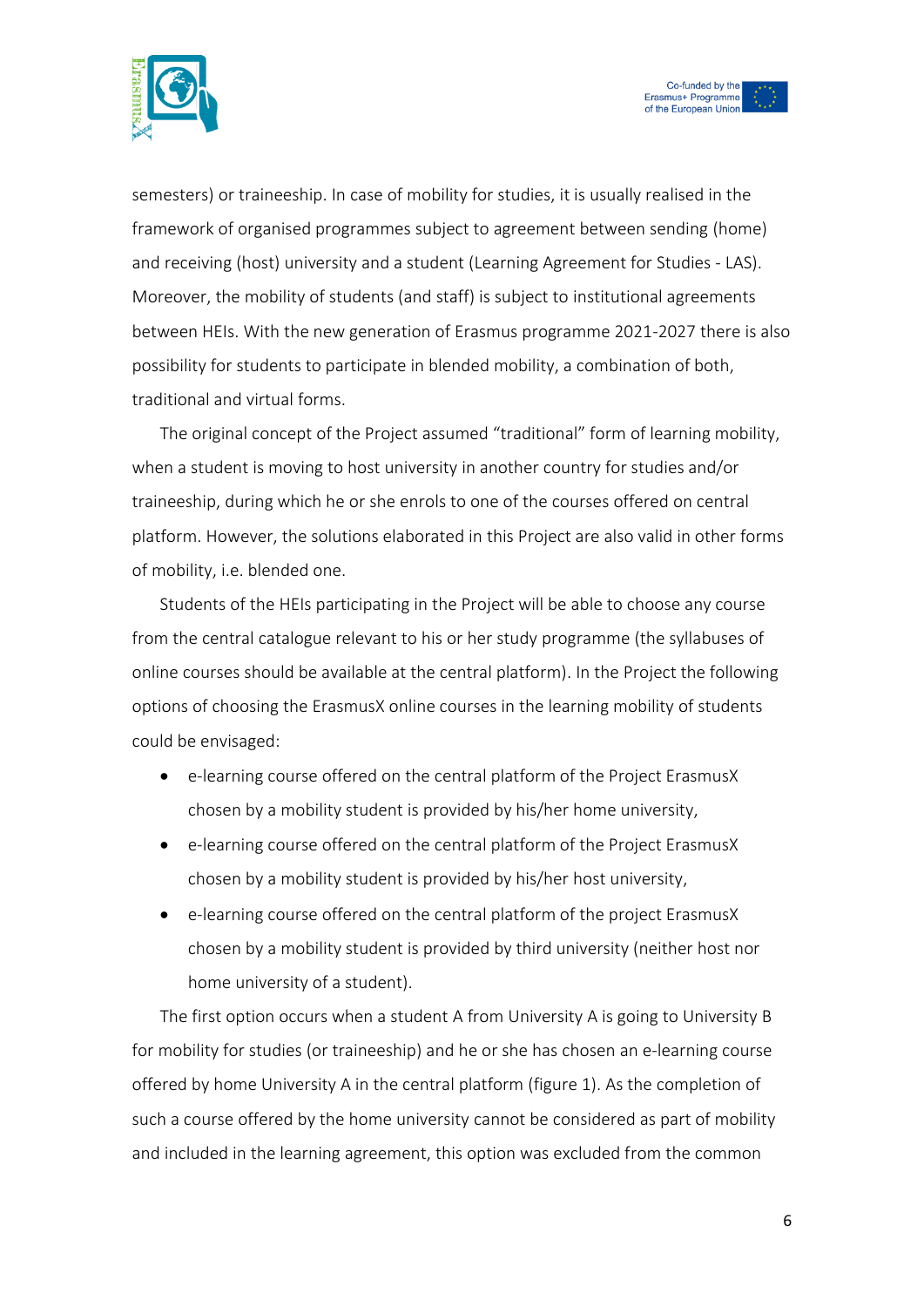



framework and not discussed further. The central platform should exclude the availability of courses of student's home University.



# The second option is when a student A from University A is going to University B for mobility for studies (or traineeship) and would like to choose courses in traditional class-room form and additionally e-learning course(s) offered by the University B in the ErasmusX central platform (figure 2). As this e-learning course is offered by the University B in the central platform, but also in the university local catalogue, it may be included in the Learning Agreement and confirmed in the Transcript of Records with no problem. No further changes to the process and documentation of mobility are necessary. In that case student should go through the "normal" process of application for mobility in University B, without the intermediary of the central platform. Although the central platform may play important role in promotion of e-learning courses of host

### Figure 1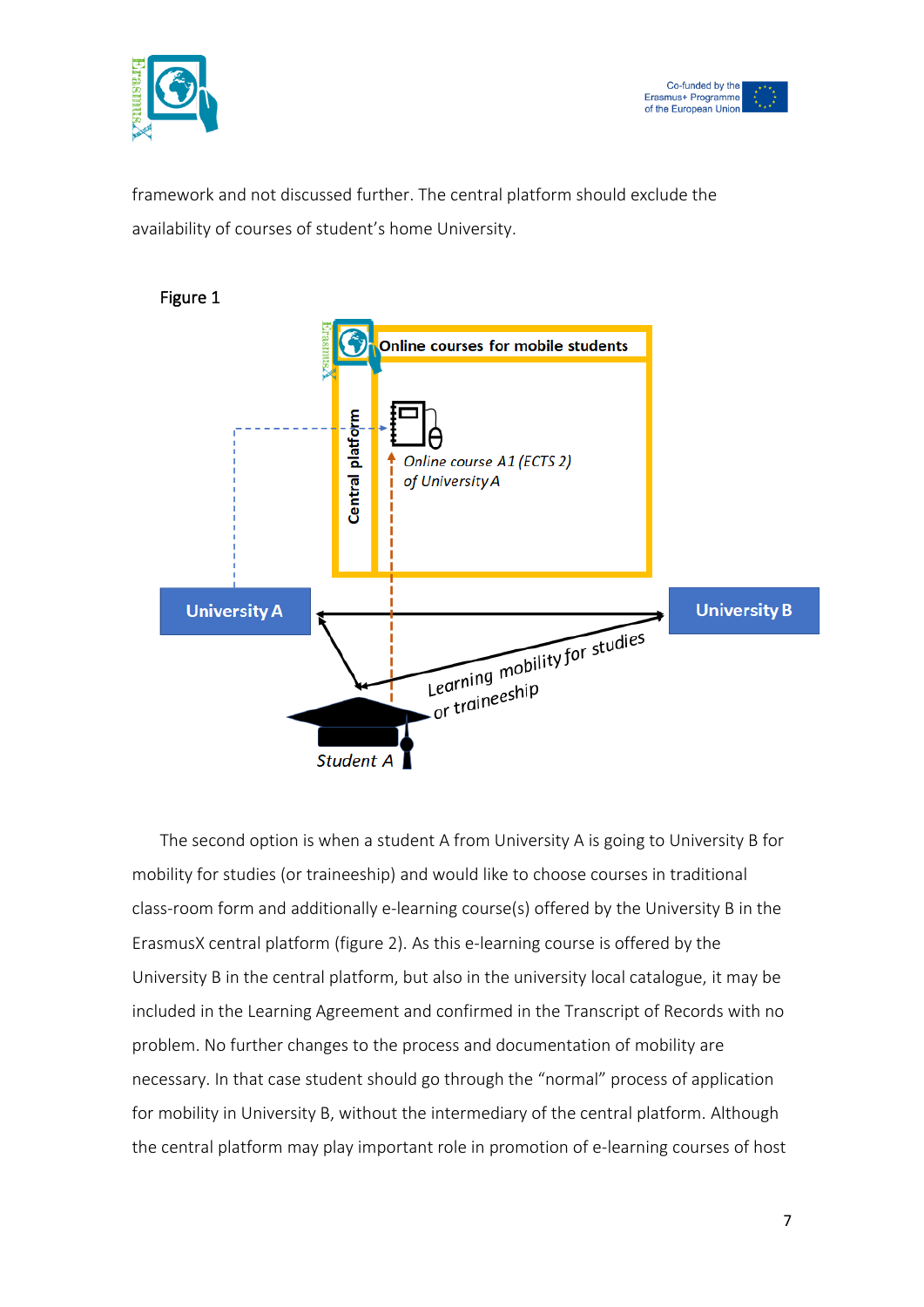



HEIs. In this case special arrangements for common framework of ECTS transfer and recognition are not needed.

Figure 2



The last option concerns the situation in which a student A from University A is going to University B for mobility for studies or traineeship and he or she has chosen through the central platform e-learning course(s) available in the third university, neither host nor home university of a student, University C (figure 3).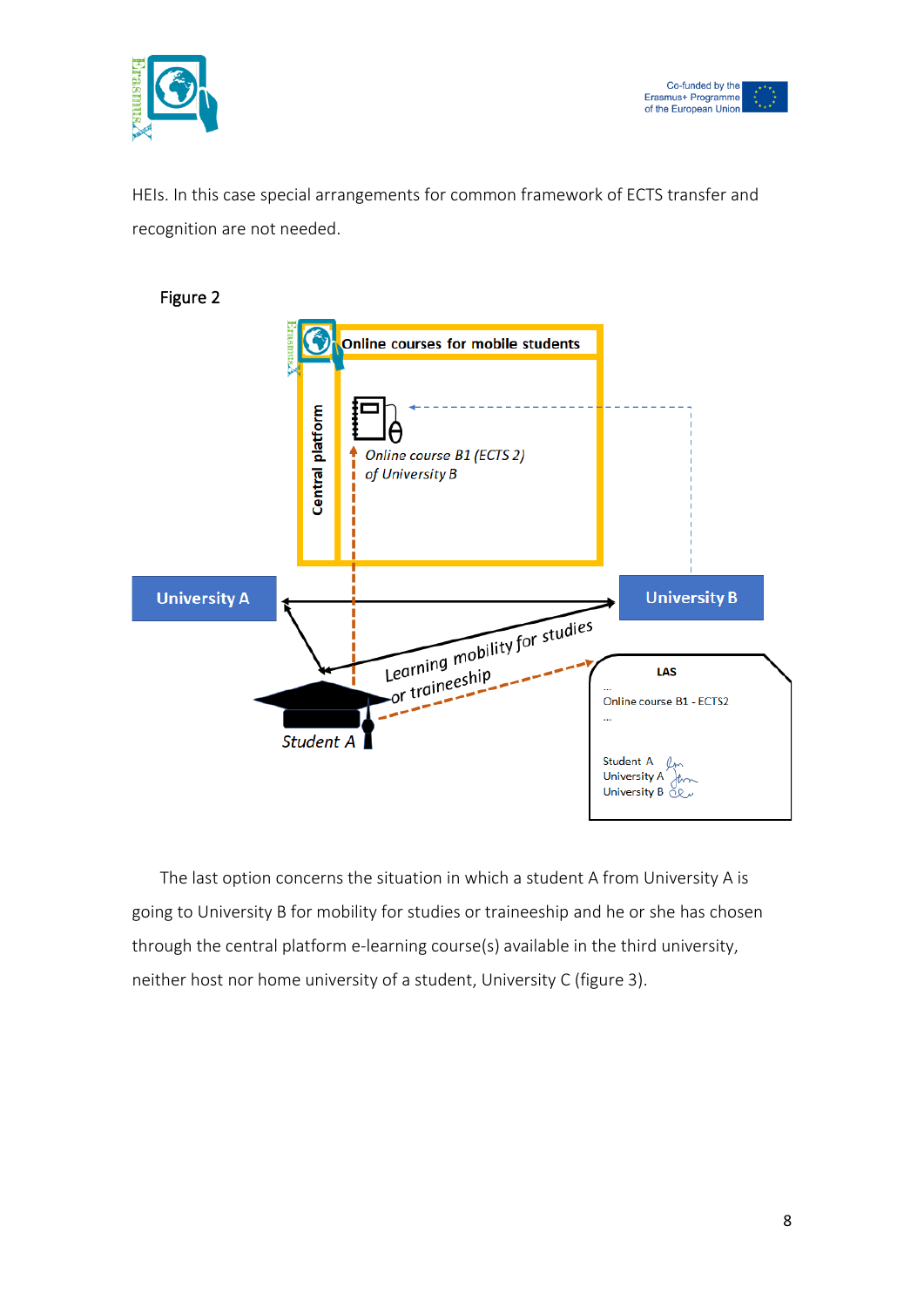

This option is the biggest challenge in terms of required adjustments of procedures, documents etc. for successful recognition and transfer of credits of online courses available at the central platform. It was therefore analysed in details and was the main subject of the elaborated common framework. The following main issues were considered by the consortium:

the possibility of formal inclusion of the ErasmusX courses in the mobility programme of a student (LAS), *Could online course of University C be a subject of learning agreement between a* 

*student (of University A), University A and University B?*

- arrangements in case of realization of an online course in University C during the traineeship in University B,
- the identity of a student of University A in University C *Can student be regarded as mobility student at University C completing only one (or few) selected courses without learning agreement?*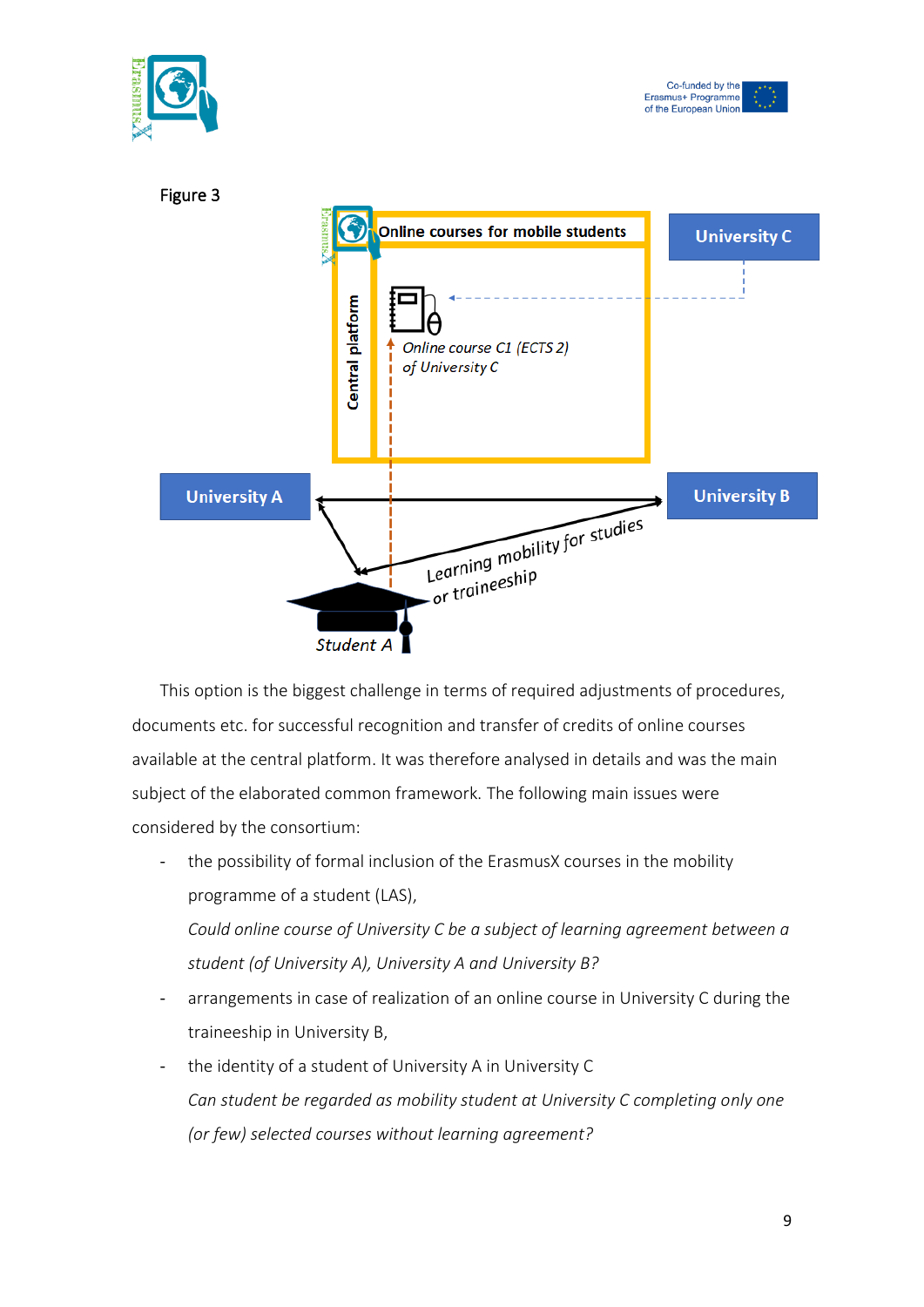



*Can he/she be registered in University C as a (mobility) student? How can he/she be enrolled to a course offered by University C?*

method of confirmation of ECTS credits obtained by a student for completion of the ErasmusX course in the third University C,

*Which University should issue the Transcript of Records for an online course?*

necessity of signing of agreement between universities offering courses on the central platform.

## 2.3 The work plan and methodology

The Intellectual Output no 5 was realised by the IO5 Working Group consisting of representatives of the Project partners, who were experts in such areas as learning mobility of students in HEIs, Erasmus+ programme, recognition and transfer of ECTS credits. The IO5 Working Group was responsible for elaboration of ideas, consultation and approval of final results. The realization of the IO5 activities was coordinated by Lodz University of Technology.

The following task were realised:

- 1) The IO5 Working Group discussed the aims and scope of analysis on the bases of a document prepared by the Lodz University of Technology – "Recognition and transfer of ECTS credits obtained by Erasmus+ mobility students for e-learning courses offered on central platform of the ErasmusX Project – elaboration of common rules (discussion paper); the result of this phase was the document "Initial ideas and solutions for recognition and transfer of ECTS credits for elearning offered in central platform of the EramsusX project – working document"
- 2) Lodz University of Technology elaborated the detailed description of the proposed solutions in the document "Recognition and transfer of ECTS credits obtained by Erasmus+ mobility students for e-learning courses offered on central platform of the ErasmusX Project – common framework proposal" in order to be in-depth analysed at partner institutions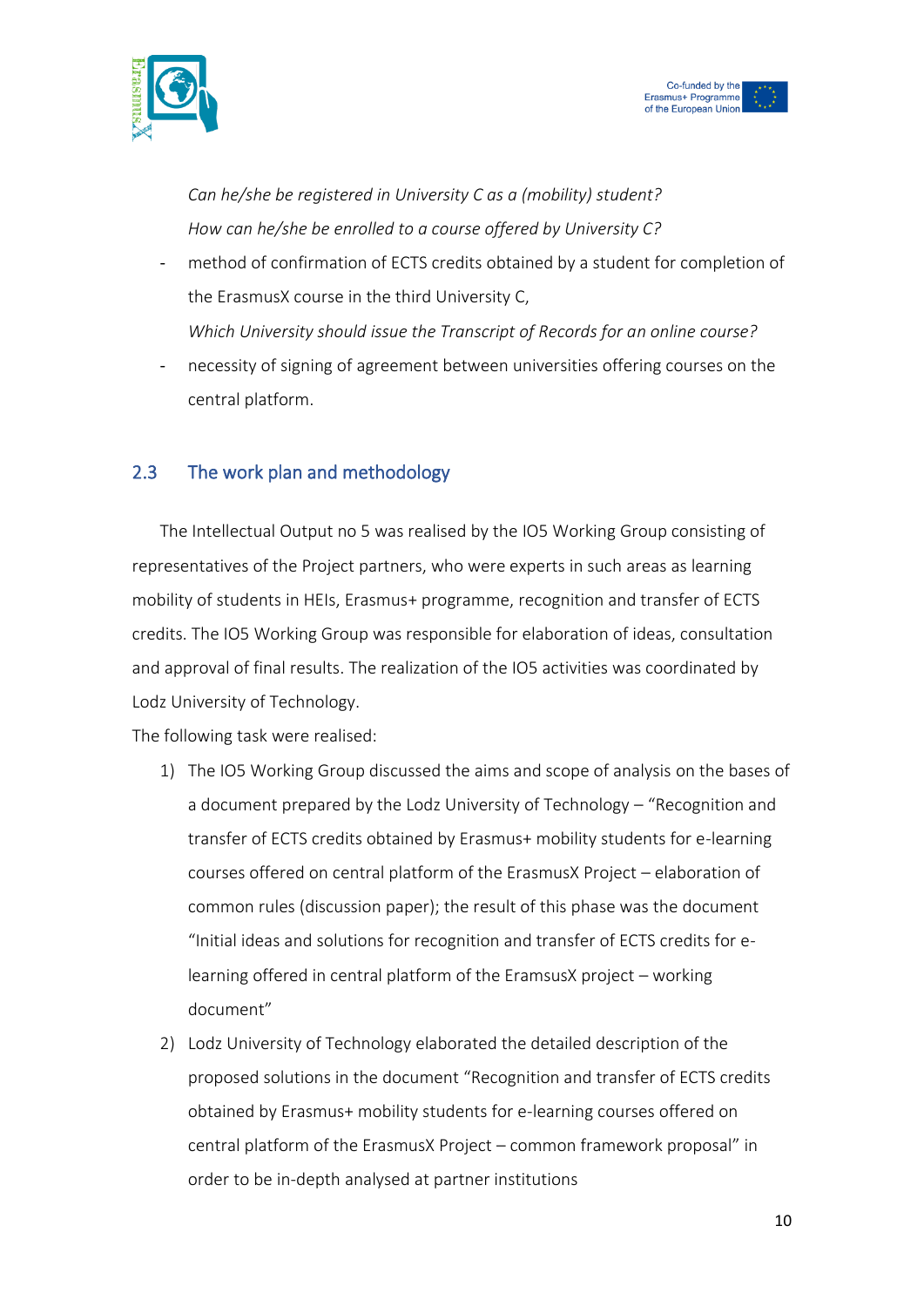



- 3) In-dept analysis at partner institutions (universities) concerned:
	- a. the analysis of legal and organisational requirements, procedures and practices existing at universities concerning the recognition of ECTS credits for online courses realised by students abroad
	- b. the assessment of proposed solutions in the context of national/local conditions

The analysis was based on the uniform list of questions. The individual reports prepared by the Project partners were then summarized by the Lodz University of Technology in the Partial Report.

- 4) The analysis of existing practices of recognition of online courses in the EU and outside was made on the bases of desk research and survey among universities outside of the Project
- 5) The final common framework of recognition and transfer of credits for online courses of the ErasmusX project was elaborated.
- 6) The outline of the common framework was presented during the final conference OT4ME! - First Conference on Online Teaching for Mobile Education, 22-25 November, 2021 (virtual).

# 3 The common framework for recognition and transfer of ECTS of the online courses offered in the central platform of the ErasmusX

The common framework will be used in the situation in which a student A from University A is going to University B for mobility for studies and he or she has chosen through the central platform e-learning course available in the third university (neither host nor home university of a student), University C (see figure 3). The main elements of the common framework concern:

- the inclusion of ErasmusX e-learning course of the University C in the Learning Agreement of the student A,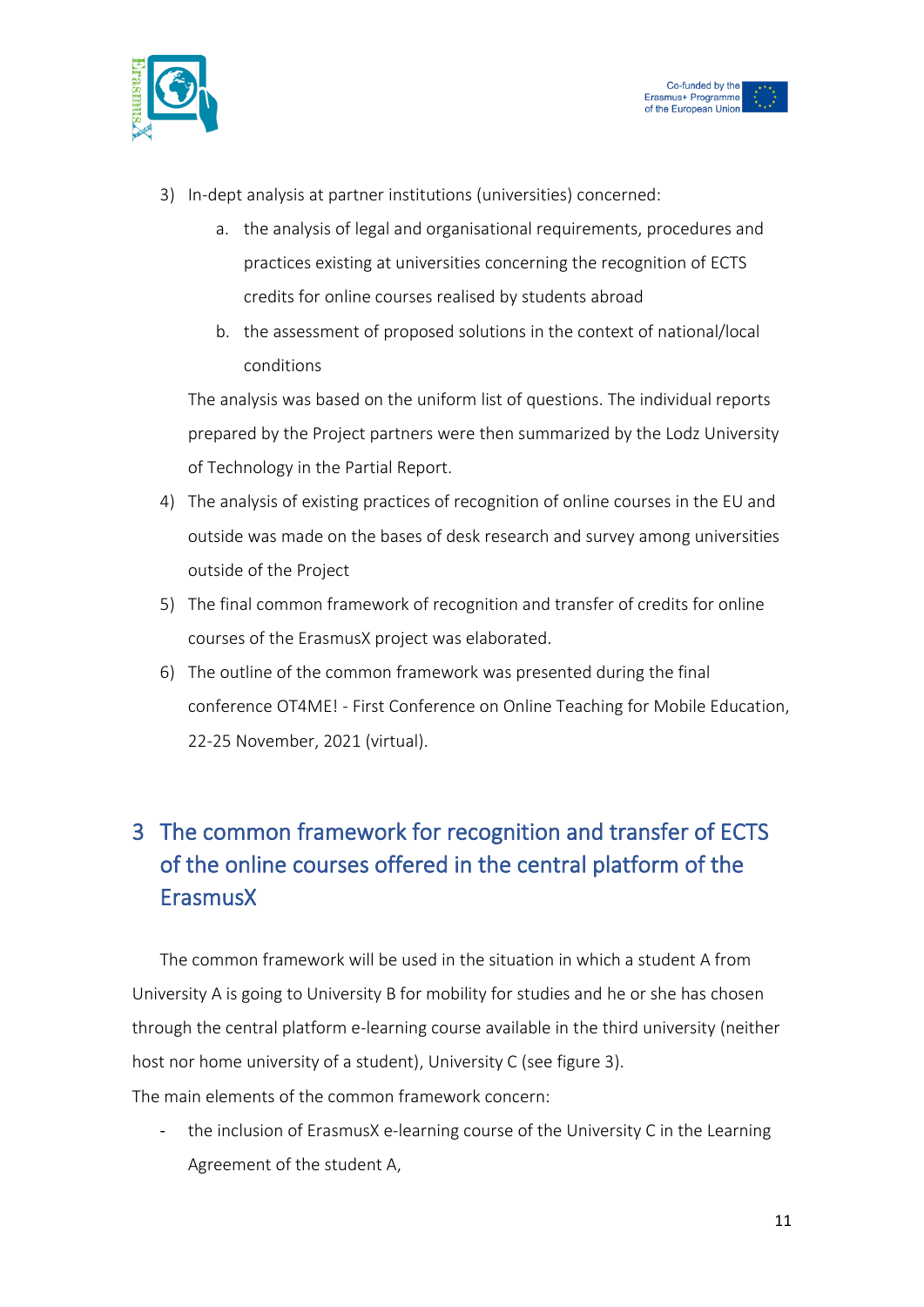



- method of confirmation of obtained ECTS credits for ErasmusX e-learning course C1 by the student A,
- the status of the student A in University C,
- formal arrangements in regards of signing of the agreement by universities offering courses on the central platform.

## 3.1 Recognition of the ErasmusX online course during mobility for studies

The main idea behind the adopted solution is based on the assumption that the online course of University C offered in the central platform is included in the Learning Agreement of a student signed by the home (A) and host (B) universities. It also meets the condition that the solutions should not impose additional administrative burden to students. This additional work will be executed mostly by the administration of the universities. The only additional process which student will undergo is application for an online course offered in the central platform.

In the adopted framework recognition of the ErasmusX online course is done between home University A and host University B, based on the confirmation of learning outcomes achieved by the student A, issued by the University C providing online course.

## 3.1.1 Inclusion of the ErasmusX e-learning course in the Learning Agreement of the student

In order to include the ErasmusX online course C1 in the LAS of a student it is necessary to introduce "universal courses" called for example "ErasmusX online course, ECTS 1 [2,3…]", in the local programmes catalogues of all universities participating in the central platform. Those courses should be included in the universities' offers for incoming students in all universities participating in the ErasmusX central platform (but available only for students of the consortium).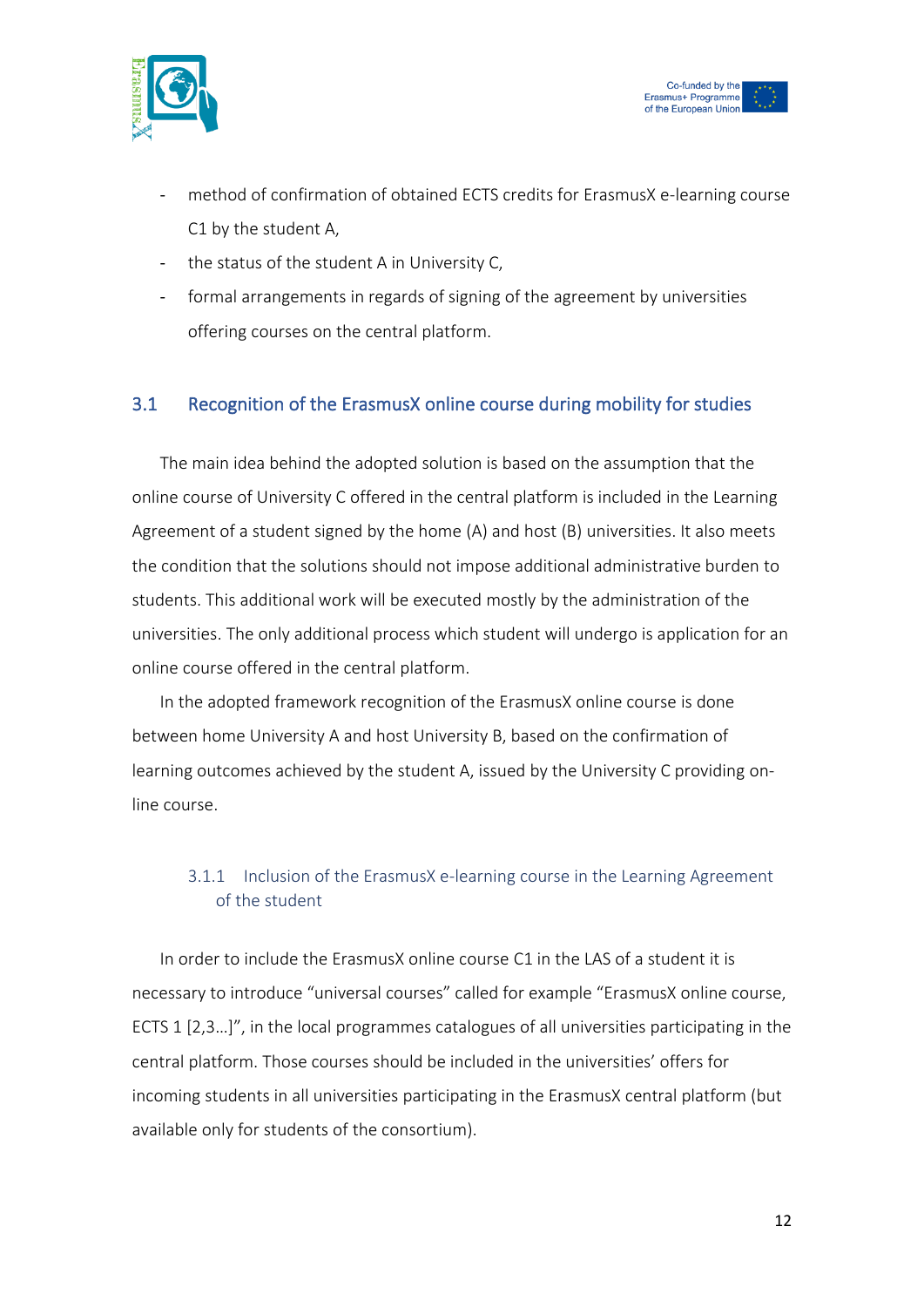



The "ErasmusX Project ECTS 1[2,3]" course syllabuses will be developed in a uniform/agreed way for all participating universities. All universities wishing to join the central platform will need to include "ErasmusX online ECTS 1 [2,3…]" courses in their local catalogues (figure 4).



#### Figure 4

The student A applies to be enrolled to the e-learning course C1 to the University C through the central platform. If the student is accepted, the University C issues/send acceptance letter to the student (this can be realised in usual form used by the university). On this bases student may include course C1 as an "ErasmusX online course C1 ECTS 1 [2,3…]" in the LAS signed by his home University A (subject to agreement of home university). LAS together with acceptance letter form University C should be sent to University B. LAS signed by University B is then send to University A. Additionally, the copy of the LAS should be send to University C by administration of the University B.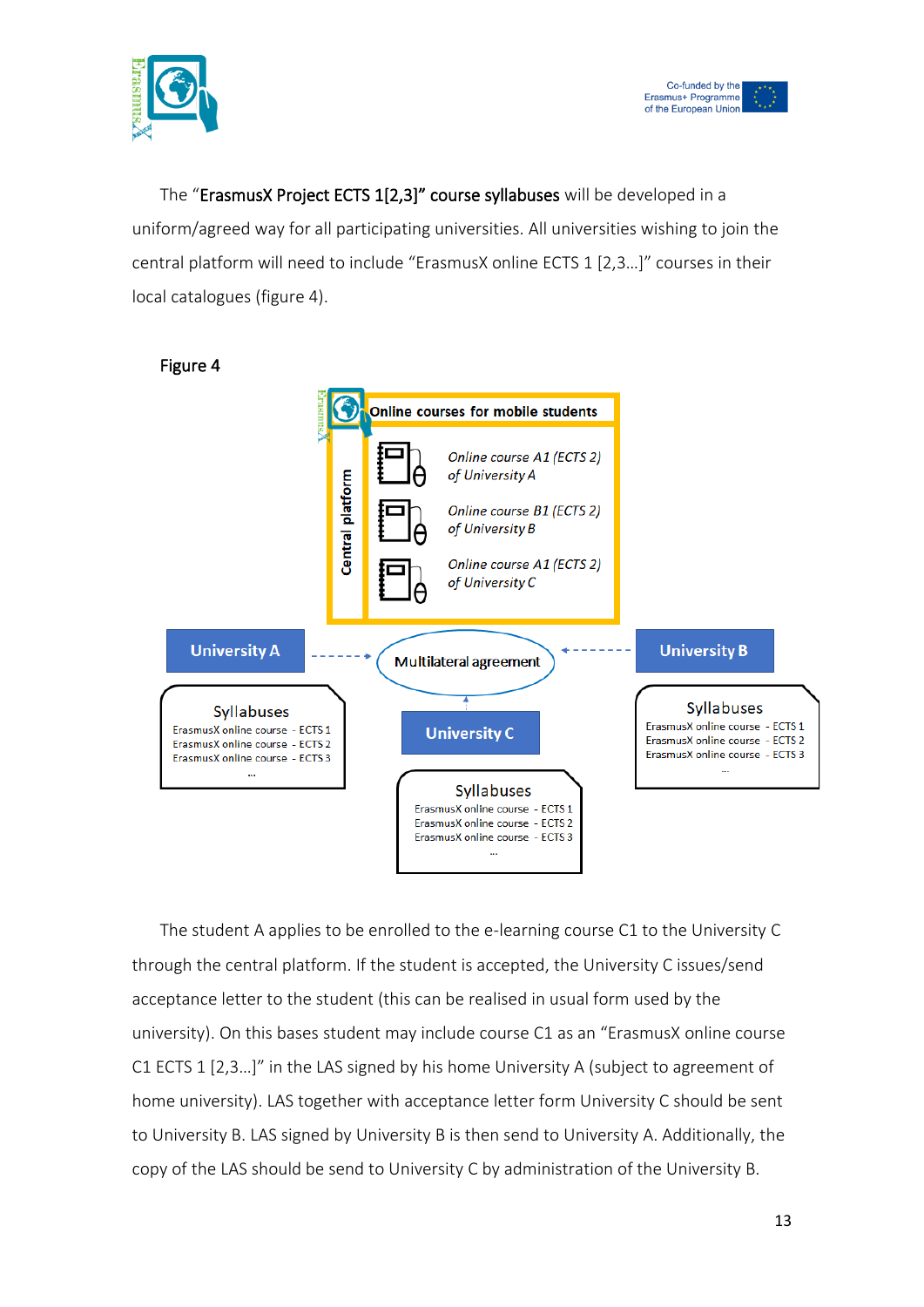





## 3.1.2 The method of confirmation of obtained ECTS credits for ErasmusX e-learning course

After successful completion of the on-line course C1 by the student A, University C issues a document confirming the ECTS credits obtained, in a document called Recognition Form, and send it to University B. On the bases of information included in the Recognition Form, University B confirms ECTS acquired by a students for "ErasmusX online course ECTS 1 [2,3…]" in the student's Transcript of Records. Recognition Form will be sent to University A together with ToR. The model of the Recognition Form is presented in the annex.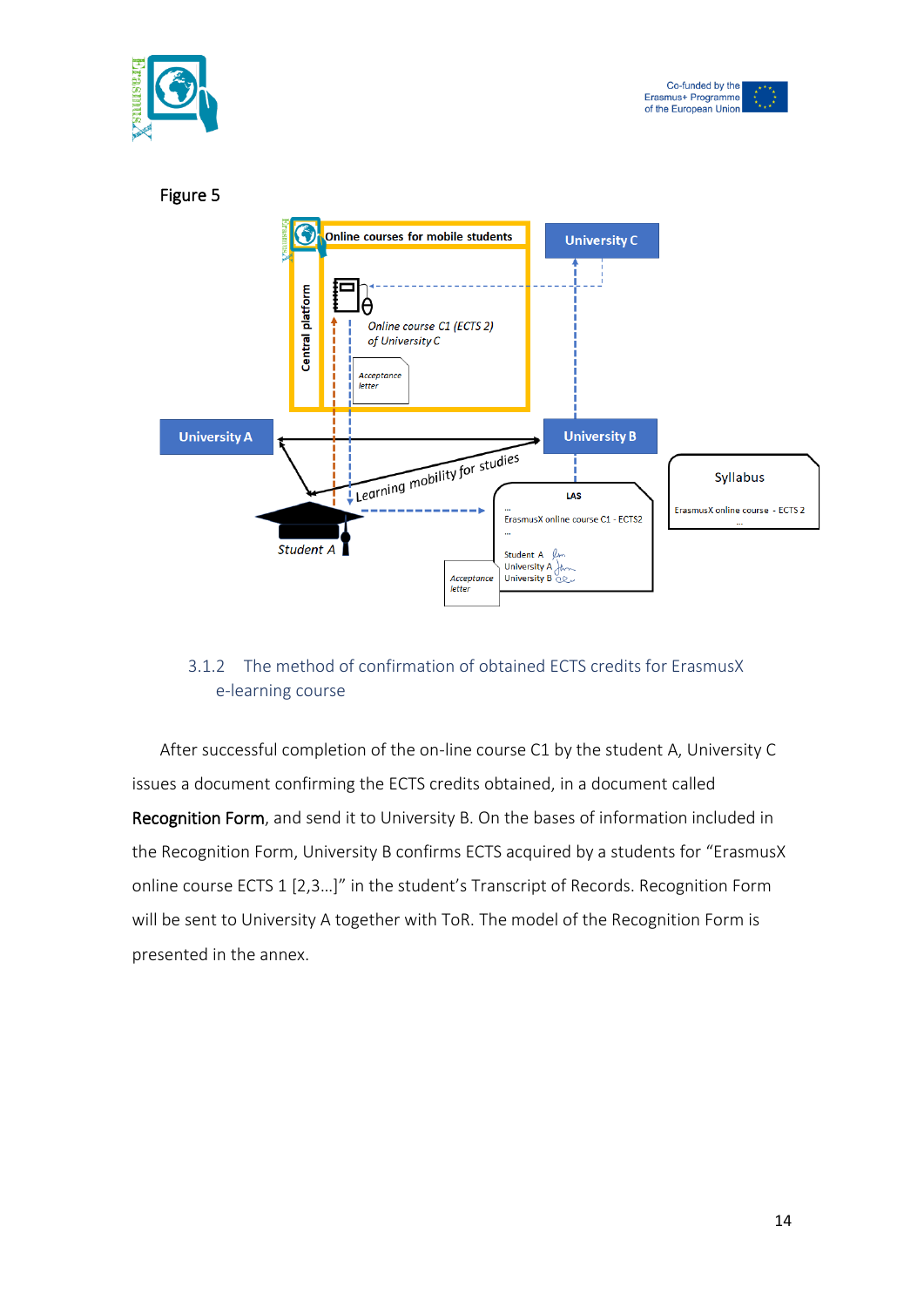





#### 3.1.3 The status of the student A in University C

The student A should be enrolled to the ErasmusX e-learning course in the University C as mobility students in accordance to internal regulations on the bases of multilateral agreement of the consortium (see below). Students will be identified on the basis of student identity card.

The universities participating in the central platform will be able to set admission limits for such students for all ErasmusX e-learning courses offered in the central platform to avoid excessive course occupancy.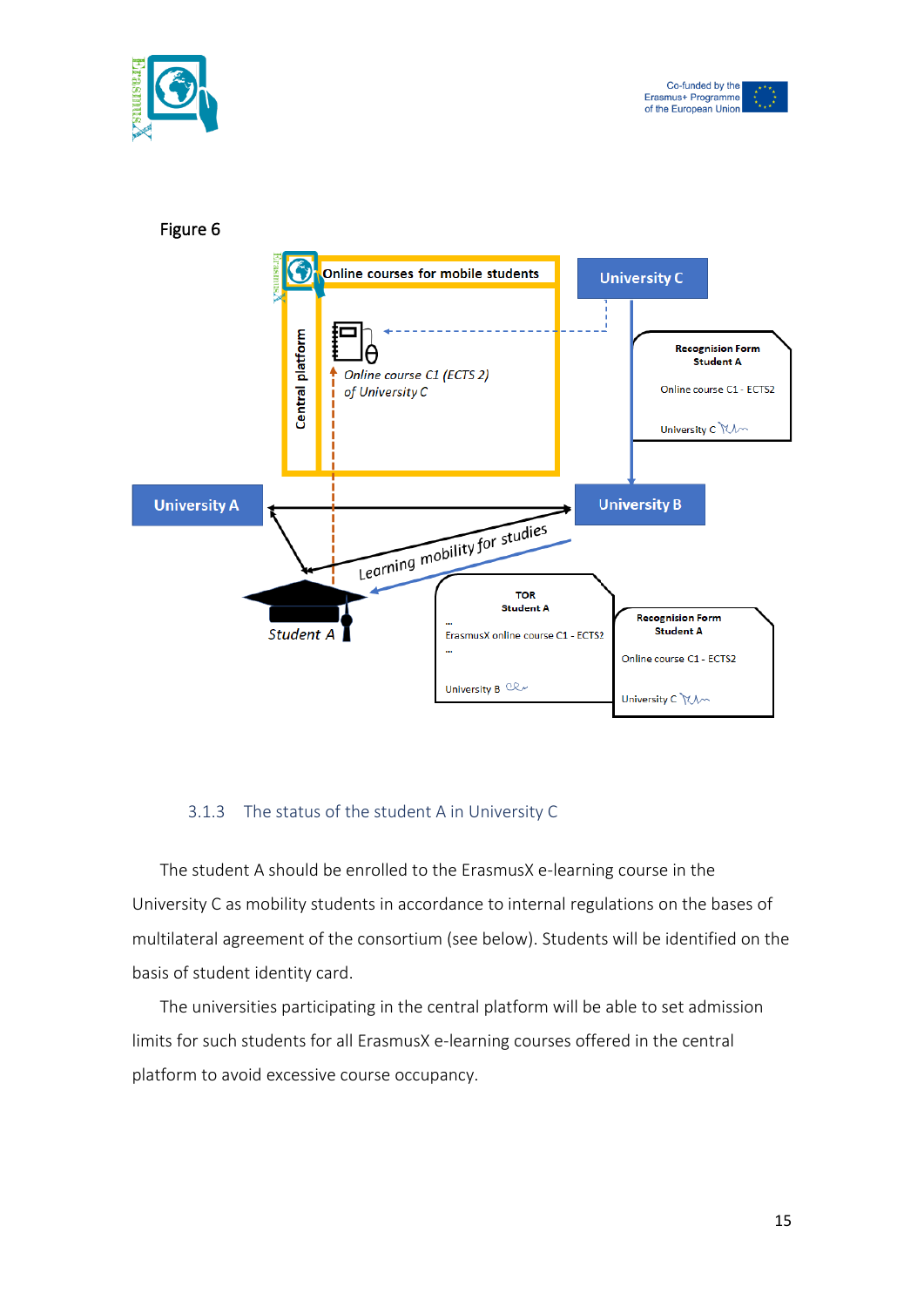



## 3.1.4 Multilateral agreement

The universities participating in the central platform will need to have multilateral agreement (for example in the form of intra-European mobility agreement, Consortium Agreement) concerning the conditions of enrolment to online courses offered in the central platform as part of the mobility of students.

## 3.2 Recognition of the ErasmusX online course during mobility for traineeship

In case of the mobility for traineeship the proposed model adopts the same rules. Recognition of the ErasmusX online course is done between home University A and host University B, based on the confirmation of learning outcomes achieved by the student A issued by the University C providing on-line course. The only difference is that instead of including the ErasmusX online course C1 in LAS, it is added to Learning Agreement Student Mobility for Traineeships as "additional achievements" (figure 7 and 8).



Figure 7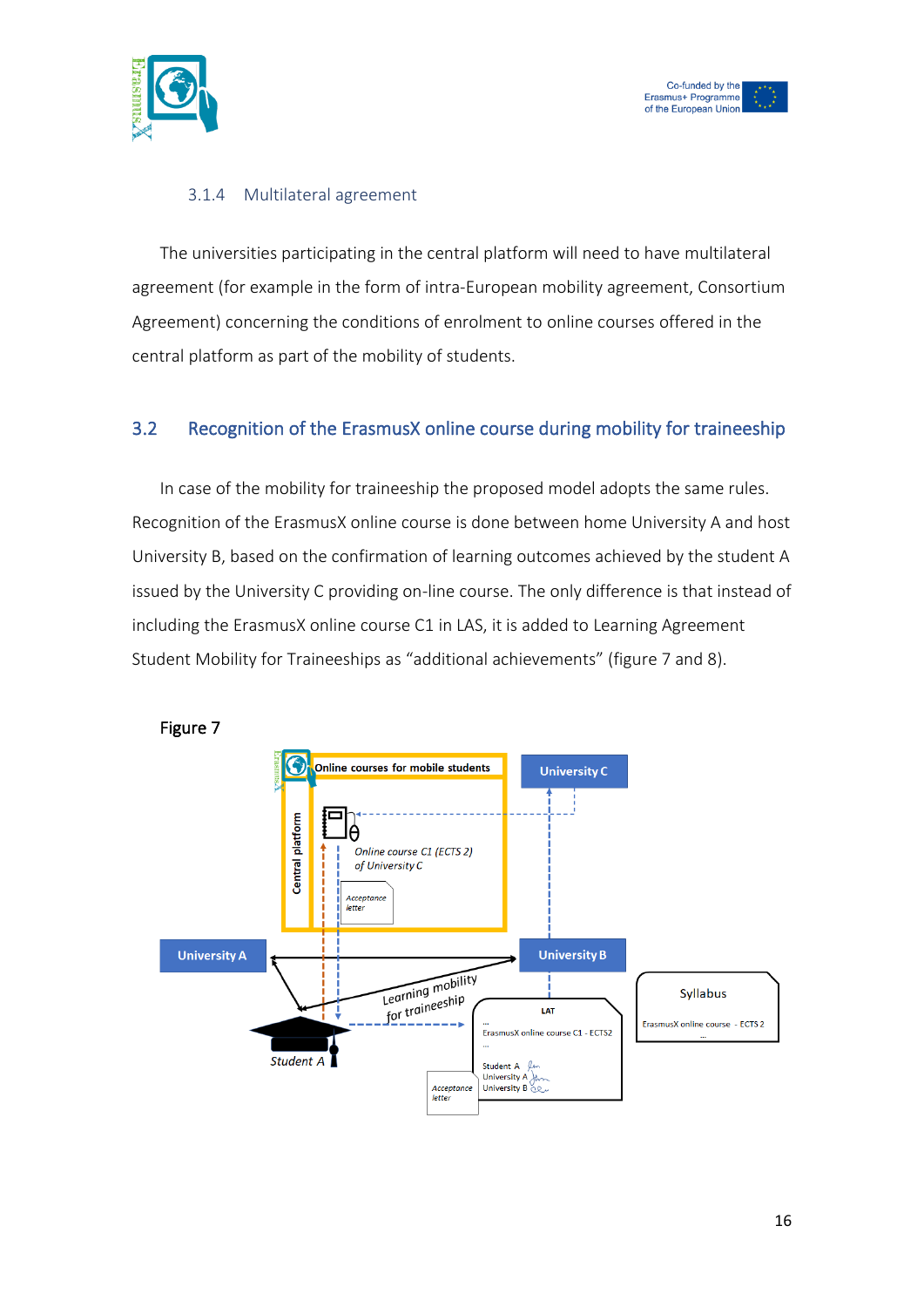





## 4 Beyond the common framework

The consortium was considering the alternative solution of the model in which the recognition of the online course offered in the central platform was done between home University A and the third University C providing the course, without participation of the host University in the process. This alternative approach is more in line with recognition of credentials in open education. Such solution does not in full respond to the idea of the Project and to the approach taken by the consortium that online courses offered by the central platform should be included in the mobility programme of the student.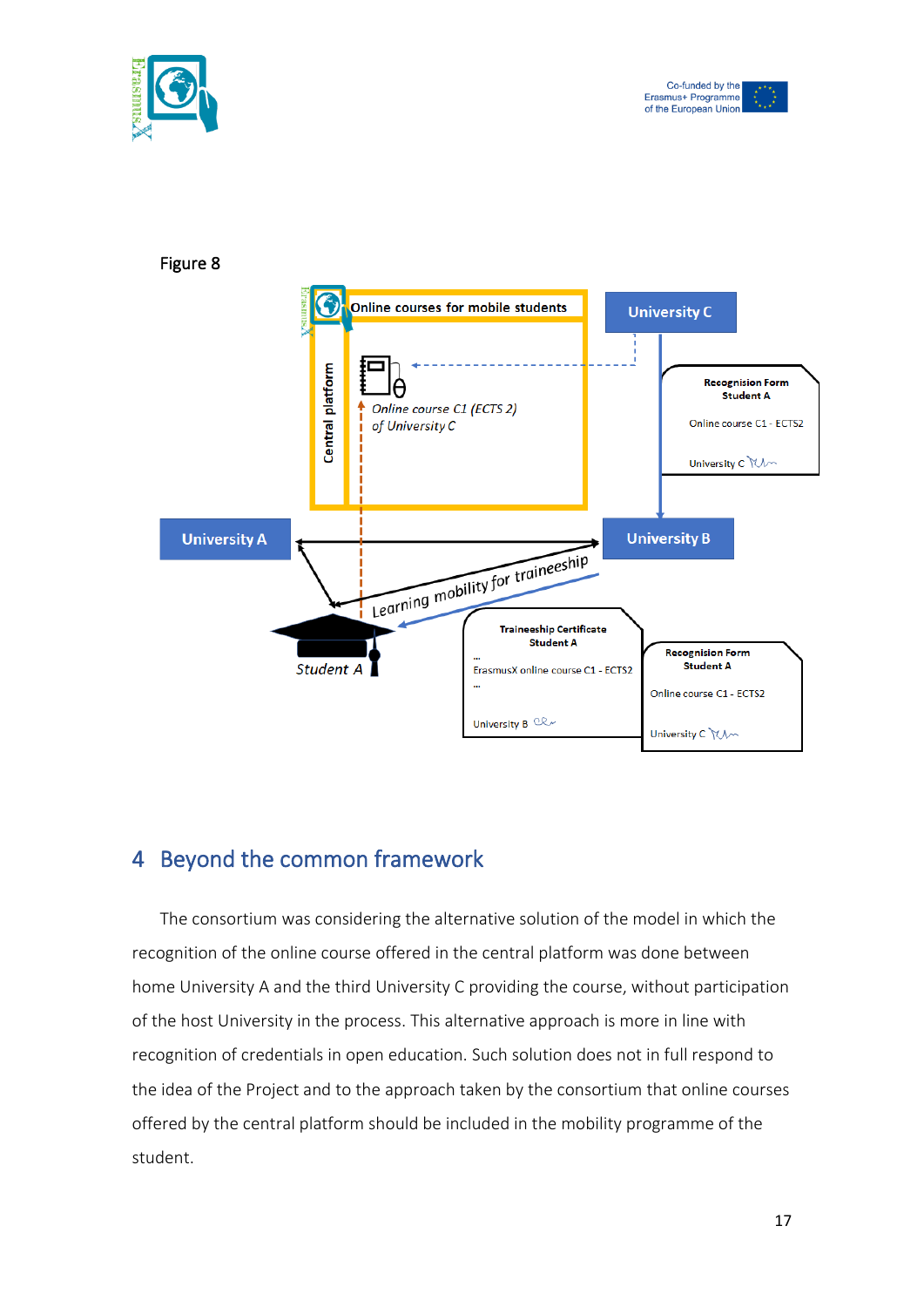



It should be stressed that the best solution to increase the variety of e-learning courses for Erasmus+ students would be the possibility of recognition of ECTS obtained in more than one university in the framework of one individual mobility study programme. It assumes that one LAS can be signed by a student with more than 2 universities and a student can choose e-learning courses form different universities. It requires LAS signed and ToR issued by all universities involved. This solution is not feasible at the moment, however it is worth suggesting as a proposal for future development of the Erasmus+ mobility, especially for the consortium of closely cooperating EHEIs (i.e. European Universities).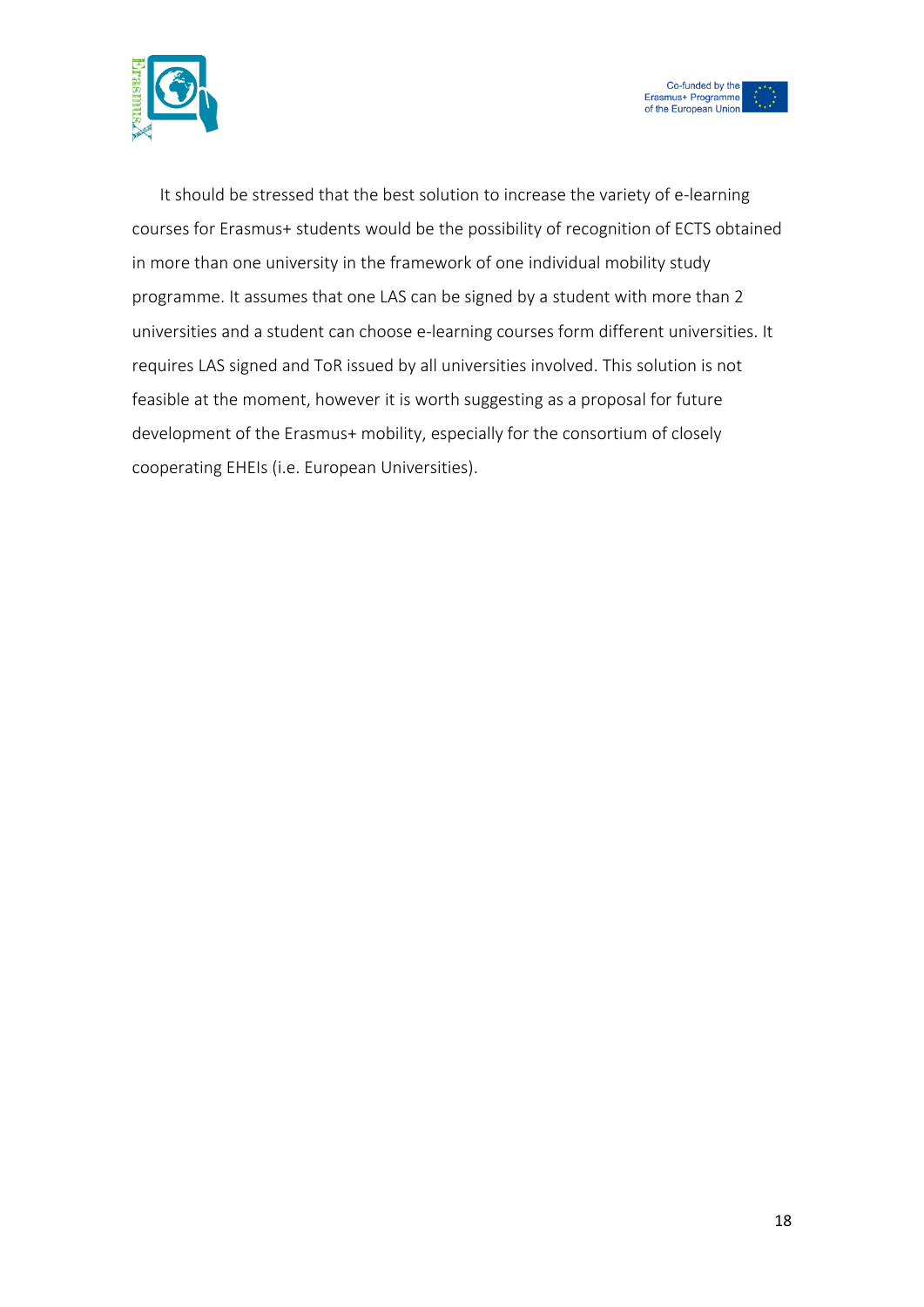



## Annex. Proposed model of Recognition Form

#### **RECOGNITION FORM for ErasmusX course**

| NAME OF STUDENT:                  |                          | FIRST NAME: |            |                     |  |  |
|-----------------------------------|--------------------------|-------------|------------|---------------------|--|--|
| NAME OF RECEIVING<br>INSTITUTION: |                          |             |            |                     |  |  |
| FACULTY OF:                       |                          |             |            |                     |  |  |
| TEL.:                             | FAX:                     | EMAIL:      |            |                     |  |  |
|                                   |                          |             |            |                     |  |  |
|                                   |                          |             |            |                     |  |  |
| NAME OF HOST INSTITUTION:         |                          |             |            |                     |  |  |
| FACULTY/DEPARTMENT OF:            | ÷.                       |             |            |                     |  |  |
|                                   |                          | Local grade | ECTS grade |                     |  |  |
| Course Unit code                  | Title of the course unit | (1)         | (2)        | <b>ECTS</b> credits |  |  |
|                                   |                          |             |            |                     |  |  |
|                                   |                          |             |            |                     |  |  |
|                                   |                          |             |            |                     |  |  |
|                                   |                          |             |            |                     |  |  |
|                                   |                          |             |            |                     |  |  |
|                                   |                          |             |            |                     |  |  |
|                                   |                          |             |            |                     |  |  |

*Date Signature of registrar/Dean Stamp of institution*

NB : This document is not valid without the signature of the registrar/dean/administration officer and the official stamp of the institution.

*Annex to Recognition Form*

#### *EXPLANATORY NOTES*

#### **(1) (2) Description of the institutional grading system:**

|                          | LOCAL SCALE (example based on<br>Polish grading system) |      | <b>FCTS GRADES</b> |  |  |
|--------------------------|---------------------------------------------------------|------|--------------------|--|--|
| 5.0                      | five                                                    | А    | (excellent)        |  |  |
| 4.5                      | four and a half                                         | В    | (very good)        |  |  |
| 4.0                      | four                                                    | C    | (qood)             |  |  |
| 3.5                      | three and a half                                        | D    | (satisfactory)     |  |  |
| 3                        | three                                                   | Е    | (sufficient)       |  |  |
| $\overline{\phantom{a}}$ | two                                                     | FX/F | (fail)             |  |  |
|                          |                                                         |      |                    |  |  |